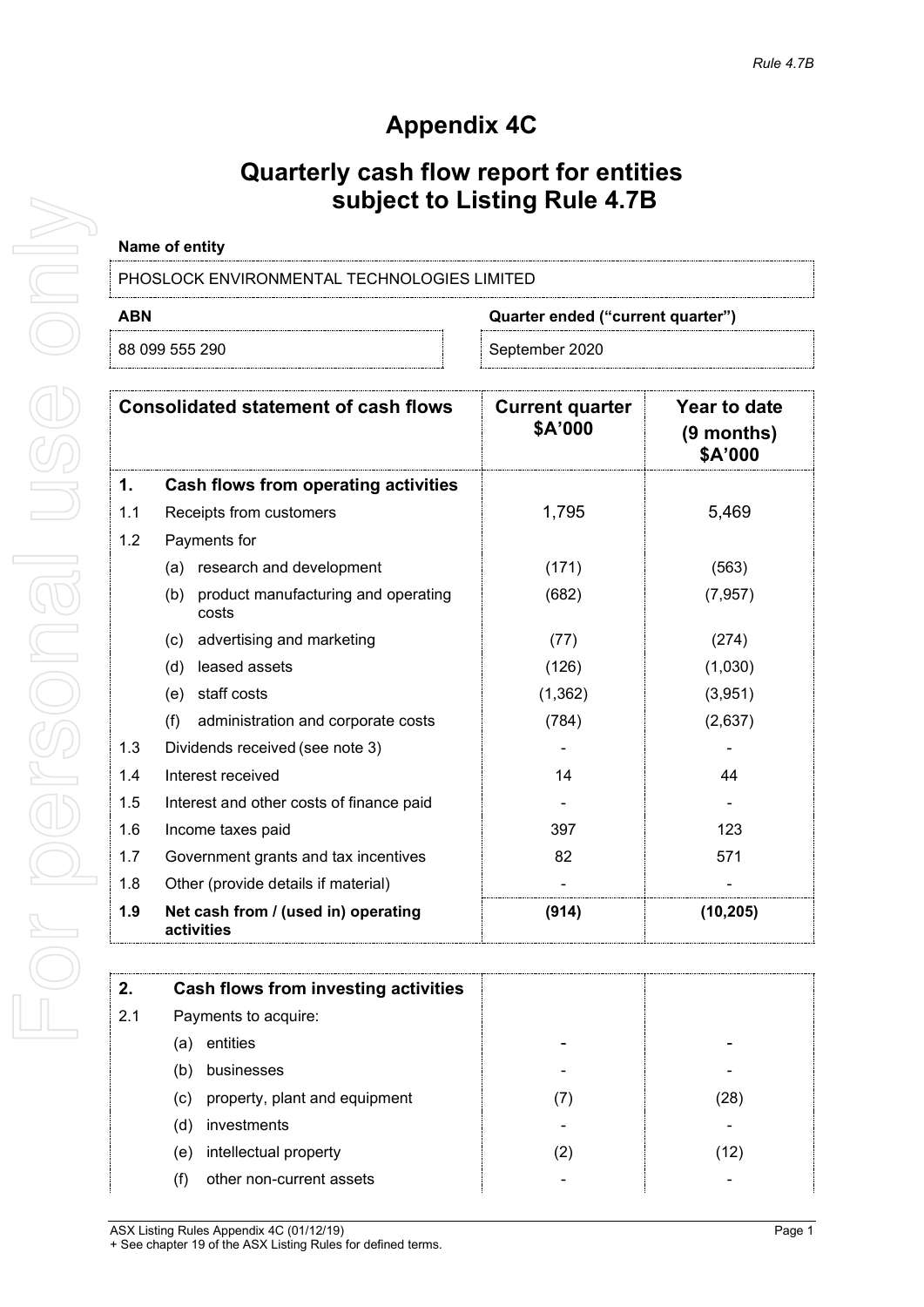| <b>Consolidated statement of cash flows</b> |                                                   | <b>Current quarter</b><br>\$A'000 | Year to date<br>$(9$ months)<br>\$A'000 |
|---------------------------------------------|---------------------------------------------------|-----------------------------------|-----------------------------------------|
| $2.2^{\circ}$                               | Proceeds from disposal of:                        |                                   |                                         |
|                                             | entities<br>(a)                                   |                                   |                                         |
|                                             | (b)<br>businesses                                 |                                   |                                         |
|                                             | property, plant and equipment<br>(c)              |                                   |                                         |
|                                             | (d)<br>investments                                |                                   |                                         |
|                                             | intellectual property<br>(e)                      |                                   |                                         |
|                                             | (f)<br>other non-current assets                   |                                   |                                         |
| 2.3                                         | Cash flows from loans to other entities           |                                   |                                         |
| 2.4                                         | Dividends received (see note 3)                   |                                   |                                         |
| 2.5                                         | Other (provide details if material)               |                                   |                                         |
| 2.6                                         | Net cash from / (used in) investing<br>activities | (9)                               | (40)                                    |

| 3.   | Cash flows from financing activities                                                          |      |        |
|------|-----------------------------------------------------------------------------------------------|------|--------|
| 3.1  | Proceeds from issues of equity securities<br>(excluding convertible debt securities)          |      | 29,996 |
| 3.2  | Proceeds from issue of convertible debt<br>securities                                         |      |        |
| 3.3  | Proceeds from exercise of options                                                             | 16   | 16     |
| 3.4  | Transaction costs related to issues of<br>equity securities or convertible debt<br>securities | (99) | (949)  |
| 3.5  | Proceeds from borrowings                                                                      |      |        |
| 3.6  | Repayment of borrowings                                                                       |      |        |
| 3.7  | Transaction costs related to loans and<br>borrowings                                          |      |        |
| 3.8  | Dividends paid                                                                                |      |        |
| 3.9  | Other (provide details if material)                                                           |      |        |
| 3.10 | Net cash from / (used in) financing<br>activities                                             | (83) | 29,063 |

|      | Net increase / (decrease) in cash and<br>cash equivalents for the period |        |          |
|------|--------------------------------------------------------------------------|--------|----------|
| -4.1 | Cash and cash equivalents at beginning of<br>period                      | 35,297 | 15,030   |
| 4.2  | Net cash from / (used in) operating<br>activities (item 1.9 above)       | (914)  | (10,205) |
| 4.3  | Net cash from / (used in) investing activities<br>(item 2.6 above)       | (9)    | (40)     |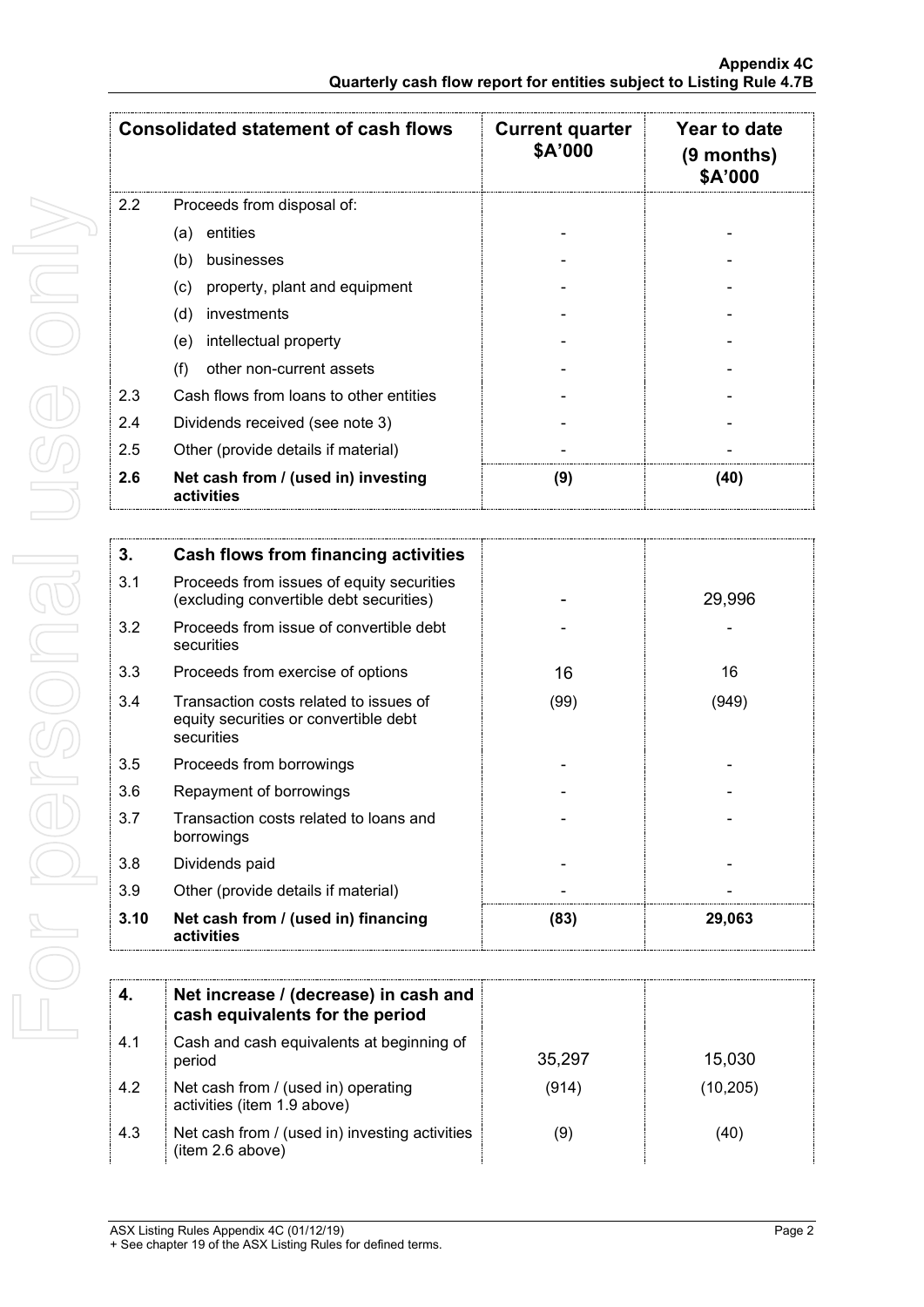|     | Consolidated statement of cash flows                                | <b>Current quarter</b><br>\$A'000 | Year to date<br>$(9$ months)<br>\$A'000 |
|-----|---------------------------------------------------------------------|-----------------------------------|-----------------------------------------|
| 4.4 | Net cash from / (used in) financing activities<br>(item 3.10 above) | (83)                              | 29.063                                  |
| 4.5 | Effect of movement in exchange rates on<br>cash held                | (30)                              | 413                                     |
| 4.6 | Cash and cash equivalents at end of<br>period                       | 34.261                            | 34,261                                  |

| 5.  | Reconciliation of cash and cash<br>equivalents<br>at the end of the quarter (as shown in the<br>consolidated statement of cash flows) to the<br>related items in the accounts | <b>Current quarter</b><br>\$A'000 | <b>Previous quarter</b><br>\$A'000 |
|-----|-------------------------------------------------------------------------------------------------------------------------------------------------------------------------------|-----------------------------------|------------------------------------|
| 5.1 | Bank balances                                                                                                                                                                 | 6.397                             | 4,100                              |
| 5.2 | Call deposits                                                                                                                                                                 | 27.864                            | 31,197                             |
| 5.3 | <b>Bank overdrafts</b>                                                                                                                                                        |                                   |                                    |
| 5.4 | Other (provide details)                                                                                                                                                       |                                   | 58                                 |
| 5.5 | Cash and cash equivalents at end of<br>quarter (should equal item 4.6 above)                                                                                                  | 34.261                            | 35.297                             |

- **6. Payments to related parties of the entity and their associates**
- 6.1 Aggregate amount of payments to related parties and their associates included in item 1

| \$A'000 | <b>Current quarter</b> |
|---------|------------------------|
| 162     |                        |
|         |                        |
|         |                        |

6.2 Aggregate amount of payments to related parties and their associates included in item 2

Note: if any amounts are shown in items 6.1 or 6.2, your quarterly activity report must include a description of, and an explanation for, such payments

Payments in item 6.1 are included investor relations service provided by associates of directors, and rent payment to a related parties' entity. The Company notes that some matters concerning related party transactions are currently the subject of an ongoing investigation by the Company and its auditors.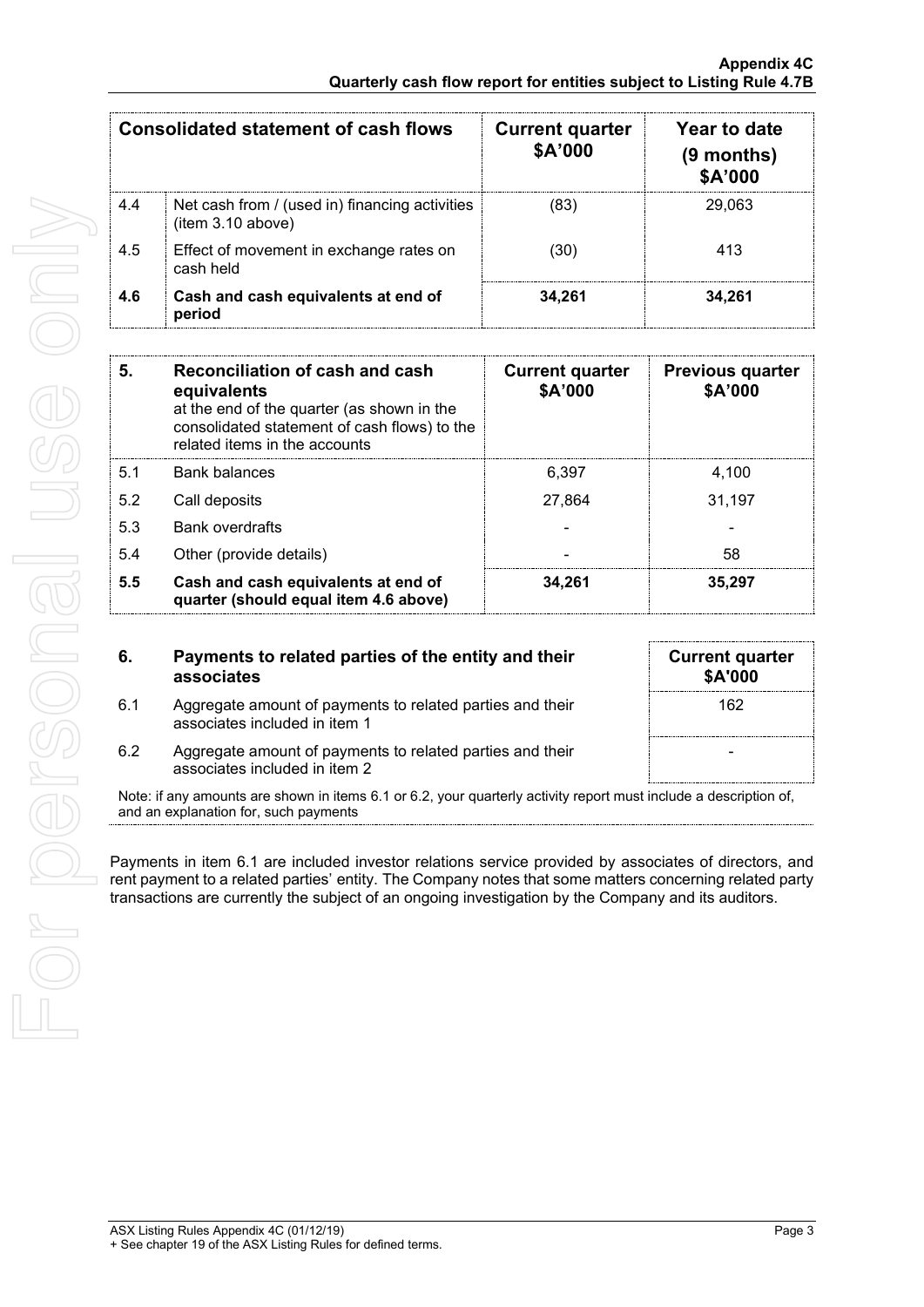For personal use only For personal use ond

### **7. Financing facilities**

*Note: the term "facility' includes all forms of financing arrangements available to the entity. Add notes as necessary for an understanding of the sources of finance available to the entity.*

- 7.1 Loan facilities
- 7.2 Credit standby arrangements
- 7.3 Other (please specify)
- 7.4 **Total financing facilities** -

| <b>Total facility</b><br>amount at quarter<br>end<br>\$A'000 | Amount drawn at<br>quarter end<br>\$A'000 |
|--------------------------------------------------------------|-------------------------------------------|
|                                                              |                                           |
|                                                              |                                           |
|                                                              |                                           |
|                                                              |                                           |

## 7.5 **Unused financing facilities available at quarter end** -

7.6 Include in the box below a description of each facility above, including the lender, interest rate, maturity date and whether it is secured or unsecured. If any additional financing facilities have been entered into or are proposed to be entered into after quarter end, include a note providing details of those facilities as well.

|     | Estimated cash available for future operating activities                     | \$A'000 |
|-----|------------------------------------------------------------------------------|---------|
| 8.1 | Net cash from / (used in) operating activities (Item 1.9)                    | (914)   |
| 8.2 | Cash and cash equivalents at quarter end (Item 4.6)                          | 34.261  |
| 8.3 | Unused finance facilities available at quarter end (Item 7.5)                |         |
| 8.4 | Total available funding (Item $8.2 +$ Item $8.3$ )                           | 34.261  |
| 8.5 | Estimated quarters of funding available (Item 8.4 divided by<br>Item $8.1$ ) | 37      |

- 8.6 If Item 8.5 is less than 2 quarters, please provide answers to the following questions:
	- 1. Does the entity expect that it will continue to have the current level of net operating cash flows for the time being and, if not, why not?

Answer: N/A

2. Has the entity taken any steps, or does it propose to take any steps, to raise further cash to fund its operations and, if so, what are those steps and how likely does it believe that they will be successful?

Answer: N/A

3. Does the entity expect to be able to continue its operations and to meet its business objectives and, if so, on what basis?

Answer: N/A